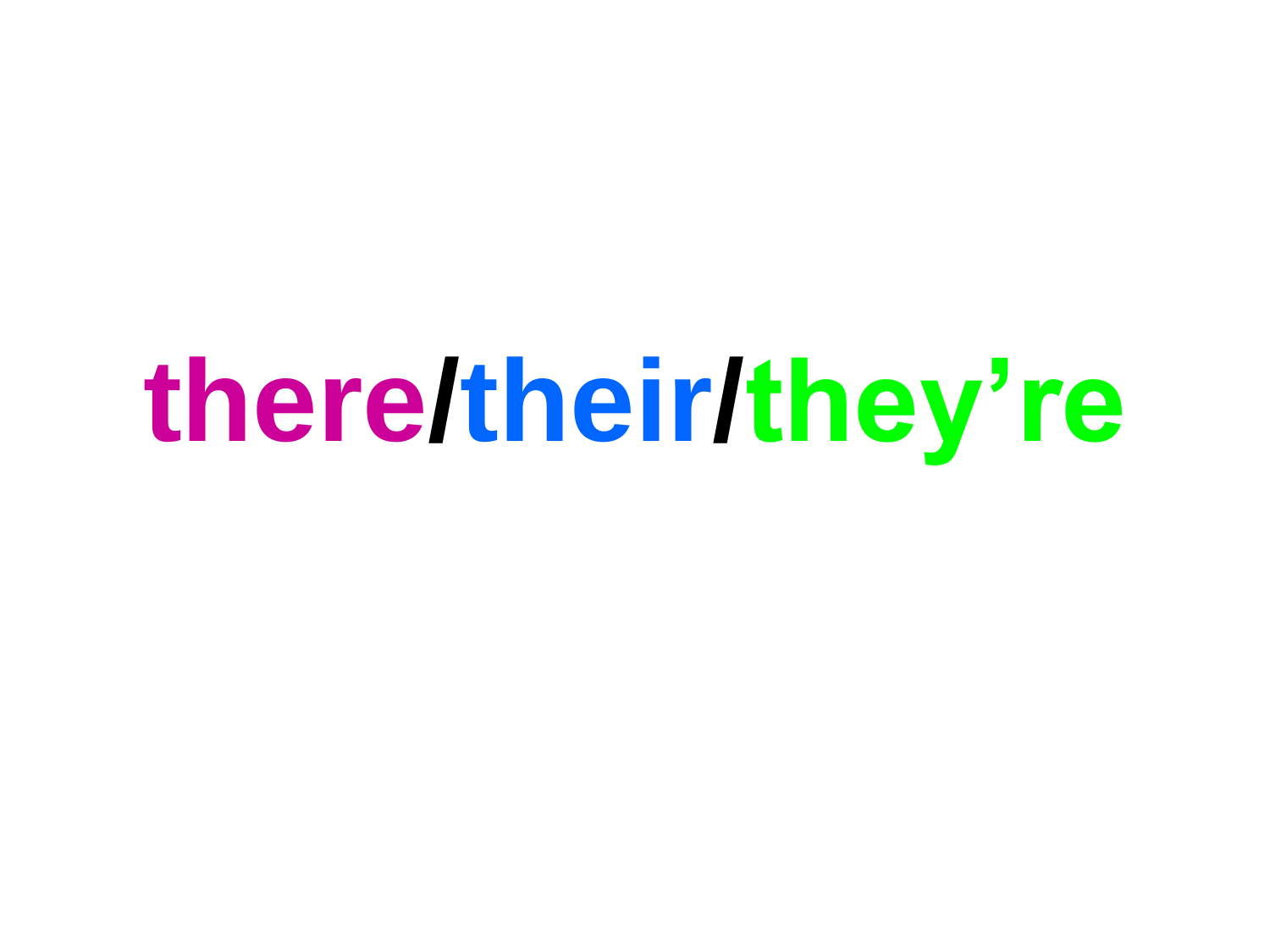

**There** is used when making a statement:



There are eleven players on a football team.

Or when writing about place:

Put the shopping down there.

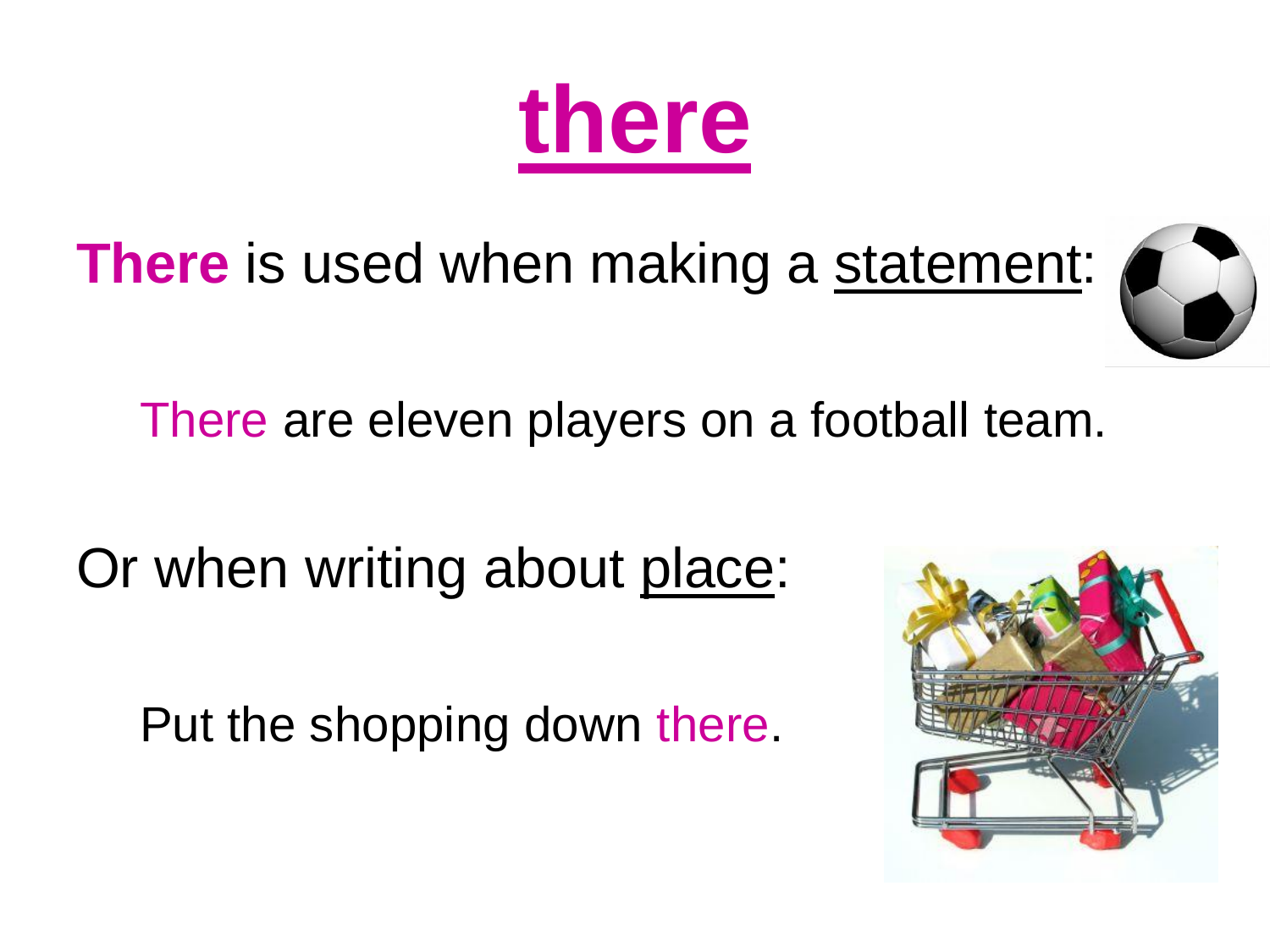## **Their** means 'belonging to them':

I went round to their house for tea.









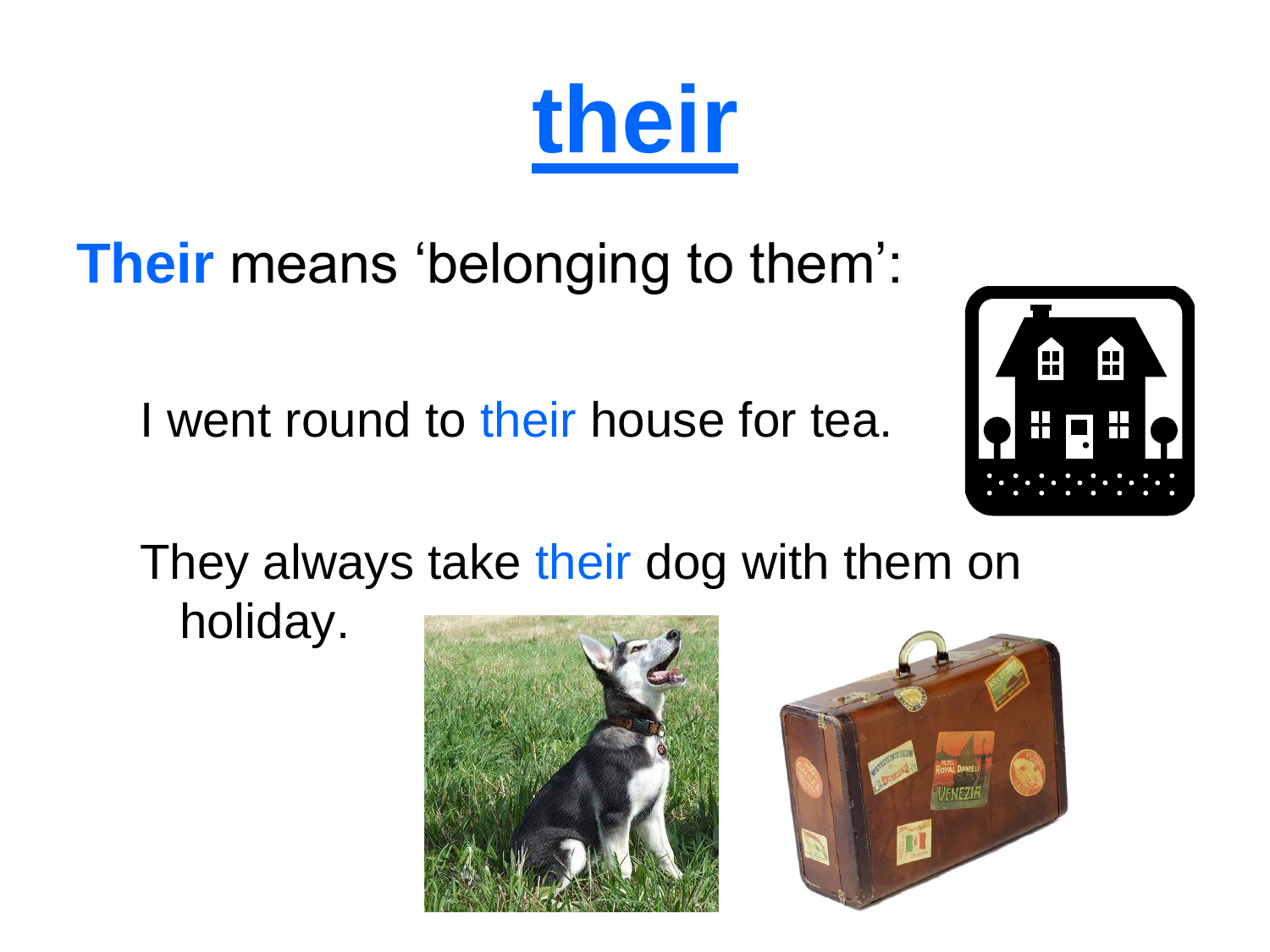

### They're is used instead of 'they are':

#### They're going to the market on Saturday.

#### I think they're lovely cats.





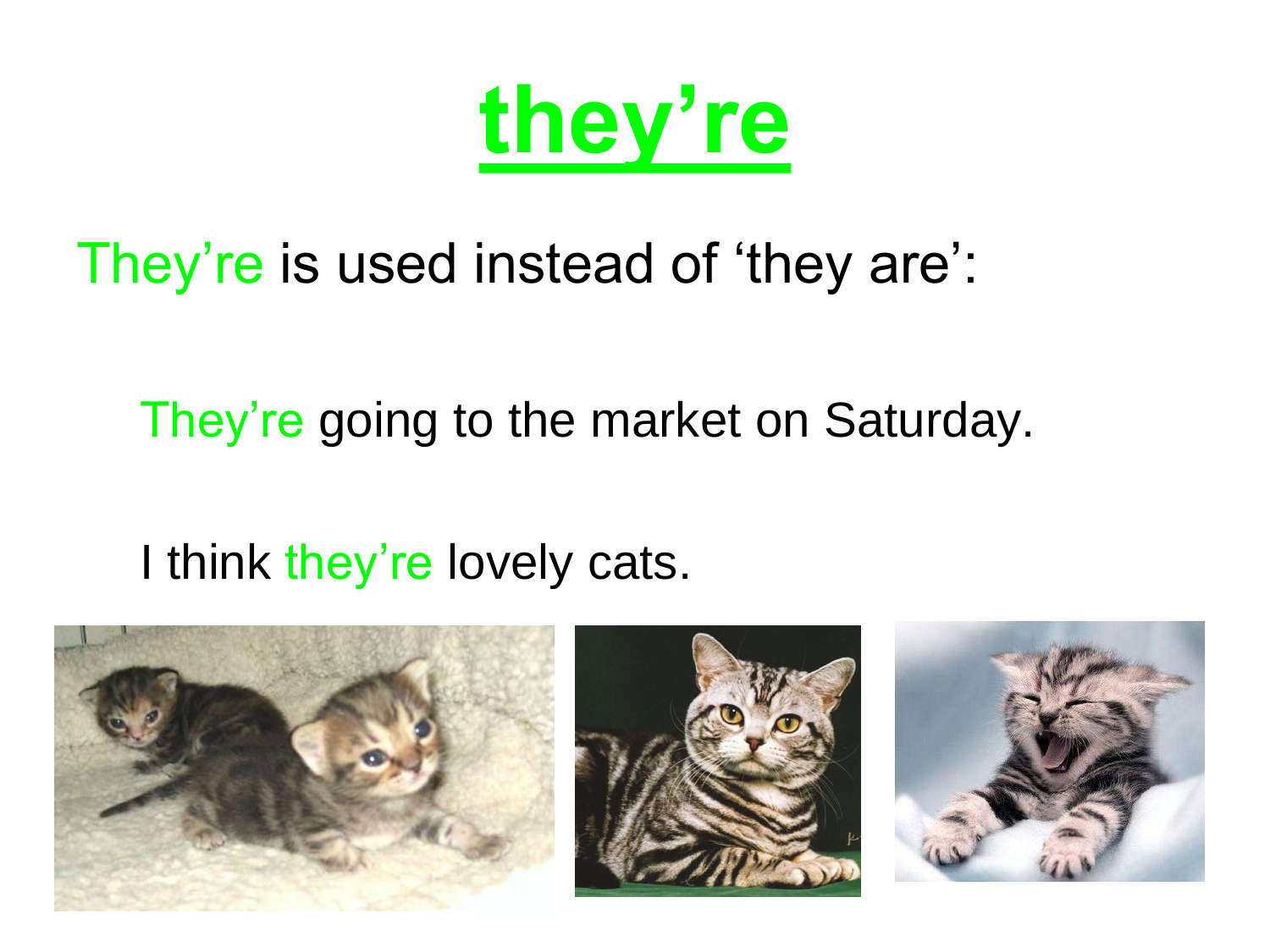# Put in the right homophone…

- 1. The teacher told them to leave …….. books on the desk.
- 2. Billy is always ……. on time.
- 3. ………. are over 900 students at our school.
- 4. Ask them if ……….. coming tomorrow.
- 5. Dad was pleased they had done well in ………. exams.
- 6. We'll go to McDonalds if ………. is time.
- 7. ………. baking a cake for their Grandma.
- 8. Can you give me ……… telephone number?
- 9. My parents won't be coming as ………… both working on Saturday.